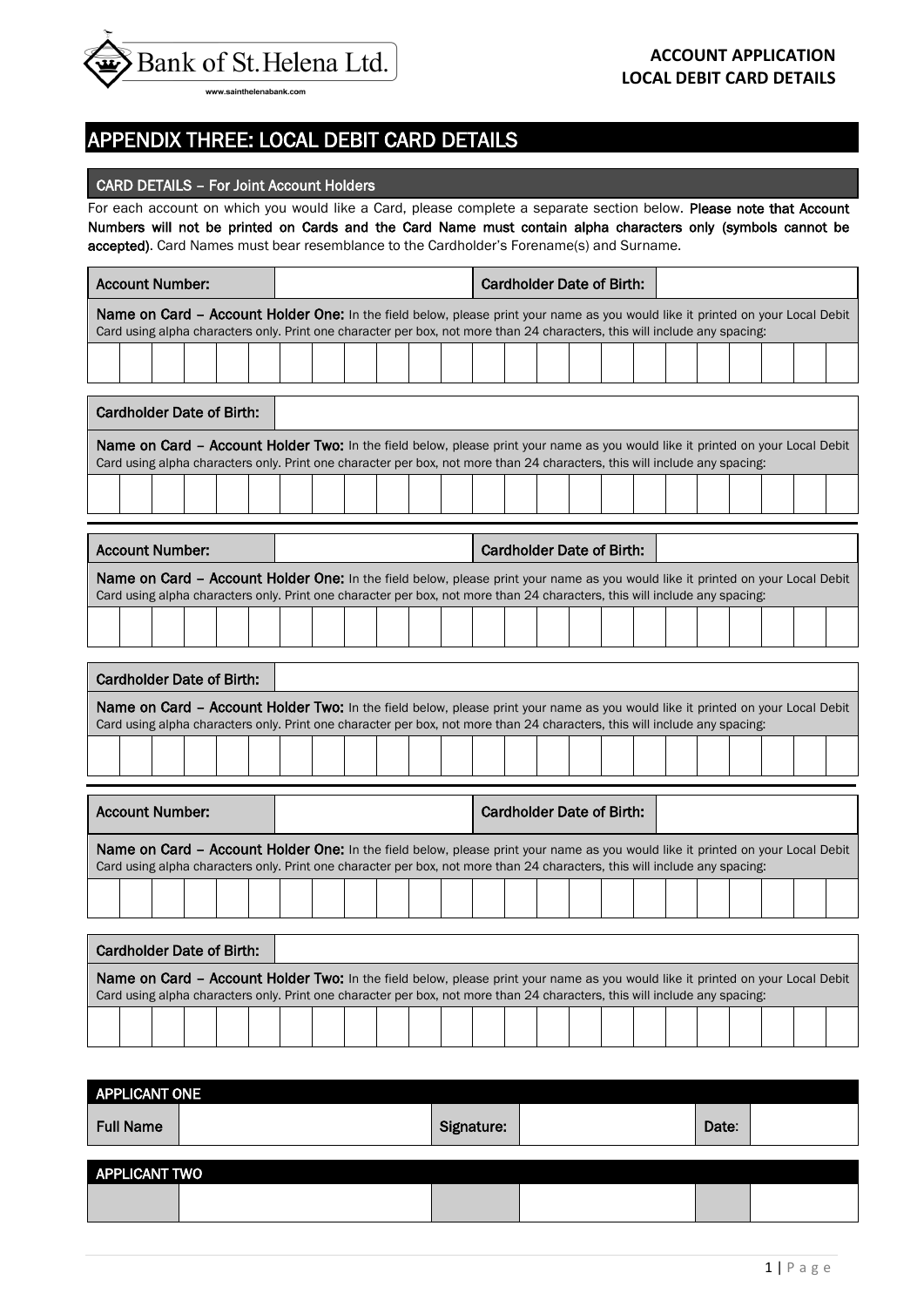

#### ADDITIONAL CARDS – For additional account users such as Per Pro or Power of Attorney authorities

*Account holders should note that an Additional Card Fee (see Local Debit Card and Account Package Fees Brochure for Fees and Charges) will apply for each additional card requested.* 

*Where an Account Holder authorises an additional cardholder on their Account, the Bank will issue the additional Cards directly to the third parties identified here, and the named third parties will, in accepting and using the additional card, have accepted the Local Debit Card, and relevant Account, Terms and Conditions.* 

| <b>Account Number</b>                                                                                                                                                                                                                                |                                                                                                                                                                                                                                                      |  |  |  |  |  |  |  |            |  |  |  |       |  |  |
|------------------------------------------------------------------------------------------------------------------------------------------------------------------------------------------------------------------------------------------------------|------------------------------------------------------------------------------------------------------------------------------------------------------------------------------------------------------------------------------------------------------|--|--|--|--|--|--|--|------------|--|--|--|-------|--|--|
| Name of Additional Cardholder                                                                                                                                                                                                                        |                                                                                                                                                                                                                                                      |  |  |  |  |  |  |  |            |  |  |  |       |  |  |
| Date of Birth                                                                                                                                                                                                                                        |                                                                                                                                                                                                                                                      |  |  |  |  |  |  |  |            |  |  |  |       |  |  |
| <b>Relationship to Account Holder</b>                                                                                                                                                                                                                |                                                                                                                                                                                                                                                      |  |  |  |  |  |  |  |            |  |  |  |       |  |  |
| <b>Name on Card:</b> In the field below, please print the Cardholder's name it should be displayed on the Local Debit Card. Print one<br>character per box, not more than 24 characters, this will include any spacing and grammatical enunciations: |                                                                                                                                                                                                                                                      |  |  |  |  |  |  |  |            |  |  |  |       |  |  |
|                                                                                                                                                                                                                                                      |                                                                                                                                                                                                                                                      |  |  |  |  |  |  |  |            |  |  |  |       |  |  |
| <b>Account Number</b>                                                                                                                                                                                                                                |                                                                                                                                                                                                                                                      |  |  |  |  |  |  |  |            |  |  |  |       |  |  |
| Name of Additional Cardholder                                                                                                                                                                                                                        |                                                                                                                                                                                                                                                      |  |  |  |  |  |  |  |            |  |  |  |       |  |  |
| Date of Birth                                                                                                                                                                                                                                        |                                                                                                                                                                                                                                                      |  |  |  |  |  |  |  |            |  |  |  |       |  |  |
| <b>Relationship to Account Holder</b>                                                                                                                                                                                                                |                                                                                                                                                                                                                                                      |  |  |  |  |  |  |  |            |  |  |  |       |  |  |
|                                                                                                                                                                                                                                                      | <b>Name on Card:</b> In the field below, please print the Cardholder's name it should be displayed on the Local Debit Card. Print one<br>character per box, not more than 24 characters, this will include any spacing and grammatical enunciations: |  |  |  |  |  |  |  |            |  |  |  |       |  |  |
|                                                                                                                                                                                                                                                      |                                                                                                                                                                                                                                                      |  |  |  |  |  |  |  |            |  |  |  |       |  |  |
| We agree that the person(s) named above as additional cardholders, may hold a Local Debit Card affiliated with our account and                                                                                                                       |                                                                                                                                                                                                                                                      |  |  |  |  |  |  |  |            |  |  |  |       |  |  |
| the Card(s) may be distributed to the named additional cardholders. (Please Tick as agreed)                                                                                                                                                          |                                                                                                                                                                                                                                                      |  |  |  |  |  |  |  |            |  |  |  |       |  |  |
| <b>APPLICANT ONE</b>                                                                                                                                                                                                                                 |                                                                                                                                                                                                                                                      |  |  |  |  |  |  |  |            |  |  |  |       |  |  |
| <b>Full Name</b>                                                                                                                                                                                                                                     |                                                                                                                                                                                                                                                      |  |  |  |  |  |  |  | Signature: |  |  |  | Date: |  |  |

| <b>APPLICANT TWO</b> |            |       |  |
|----------------------|------------|-------|--|
| <b>Full Name</b>     | Signature: | Date: |  |
|                      |            |       |  |